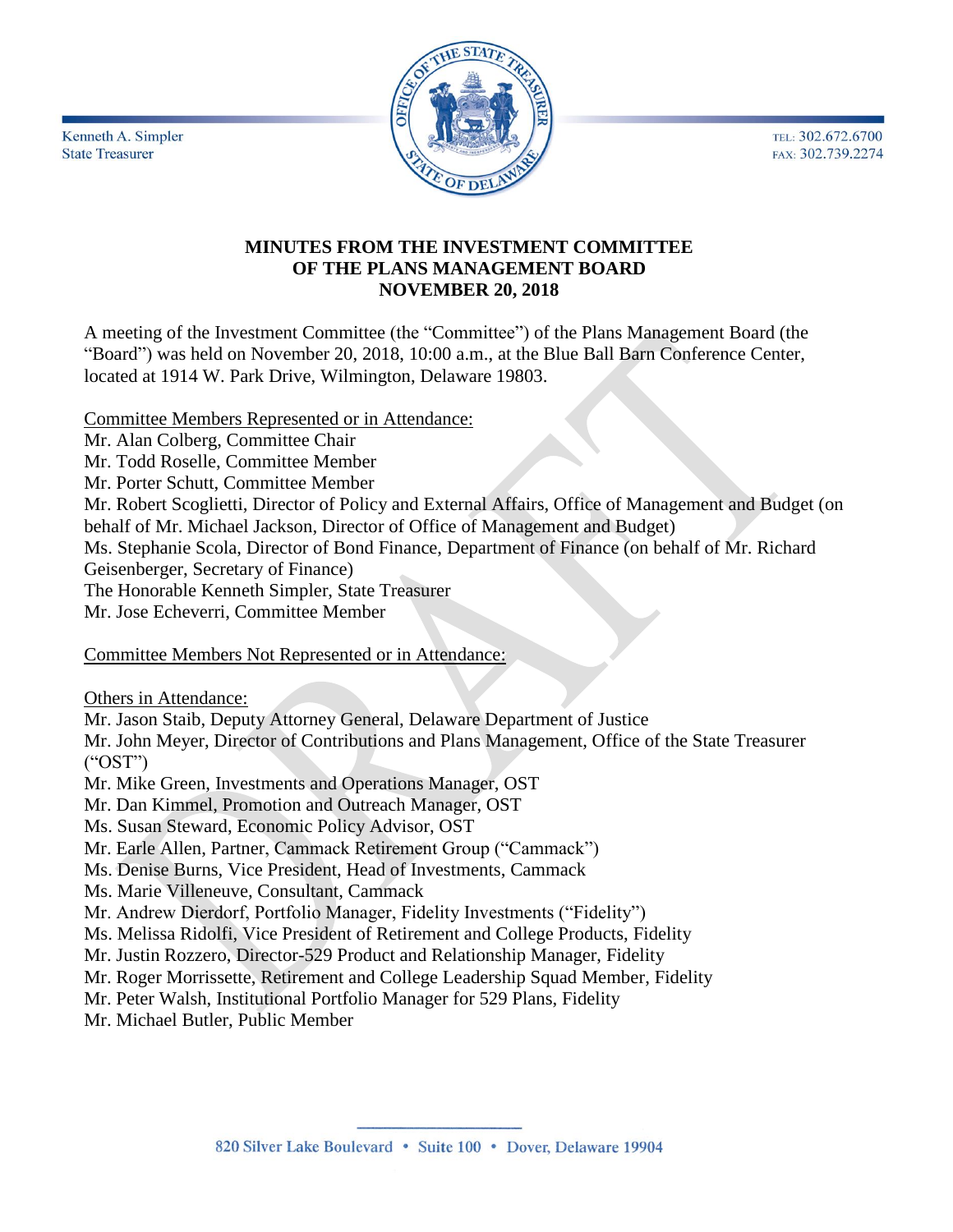# **CALLED TO ORDER**

The meeting was called to order at 10:01 a.m.

### **APPROVAL OF MINUTES A MOTION was made by Mr. Roselle and seconded by Mr. Porter to approve the minutes from the Committee meeting on August 21, 2018. MOTION ADOPTED UNANIMOUSLY**

### **PRESENTATIONS**

#### *College Investment Plan – Fidelity Investments*

Mr. Morrissette reviewed third quarter performance for Delaware's College Investment Plan. Mr. Dierdorf provided additional detail regarding third quarter performance of the age-based and static portfolios. These two portfolios comprise approximately 91 percent of total plan assets, or \$604 million as of September 30, 2018. In reviewing the assets, Mr. Dierdorf commented that one-third of plan beneficiaries are at college-age and receiving disbursements.

Mr. Dierdorf stated that the returns for the Fidelity age-based and static portfolios had positive absolute returns for the third quarter; however, on a relative basis the portfolios did underperform the benchmark for the 3-month, 1-, 3-, and 5-year periods. Underperformance was largely attributed to Fidelity being underweight in U.S. equities, a shift motivated by the belief that the U.S. is in a mid- to late-cycle economy. Losses from this strategy were offset by gains attributable to investment grade debt, with overall one-year performance ranging from 1.5 to 10.7 percent.

The Committee inquired about Fidelity's investment strategy. Mr. Dierdorf explained that Fidelity typically prefers inexpensive assets that are out-of-favor particularly as markets perform strongly. The current position has been more neutral overall, with more favor towards emerging markets than U.S. equities. This positioning has hurt the performance in the short-run, but overall long-term performance continues to remain positive. Finally, Mr. Dierdorf indicated that Morningstar recently announced its annual plan rankings, and that the Delaware plan had retained its "bronze" status.

### *Deferred Compensation Plan – Cammack Retirement Group*

Ms. Villeneuve reviewed the third quarter performance of the deferred compensation plans. Assets in the plan totaled approximately \$792.8 million, reflecting a quarterly increase of \$29.4 million. Quarterly contributions into the plans were approximately \$17.0 million. Ms. Villeneuve indicated that weighted average expense ratio of the funds was 0.35 percent, which is within the average range of 0.31 and 0.45 percent for similar sized plans.

Ms. Burns reviewed the analysis of funds under the Plans with respect to the Investment Policy Statement for the Committee. Cammack addressed the ClearBridge fund, which has been on watch since February. Ms. Burns stated that, while the gap between the fund's benchmark and performance has narrowed significantly, Cammack recommends that the fund remain on watch until performance improves further

Ms. Burns next discussed the Lazard International Equity fund. Ms. Burns reported that the fund's 3 and 5-year trailing returns reflect underperformance in 2016 and the first half of 2017. This fund's underweight exposure to emerging markets, compared to the category peers, has had a negative impact on the performance of the strategy. The fund's third-quarter performance was below the index's